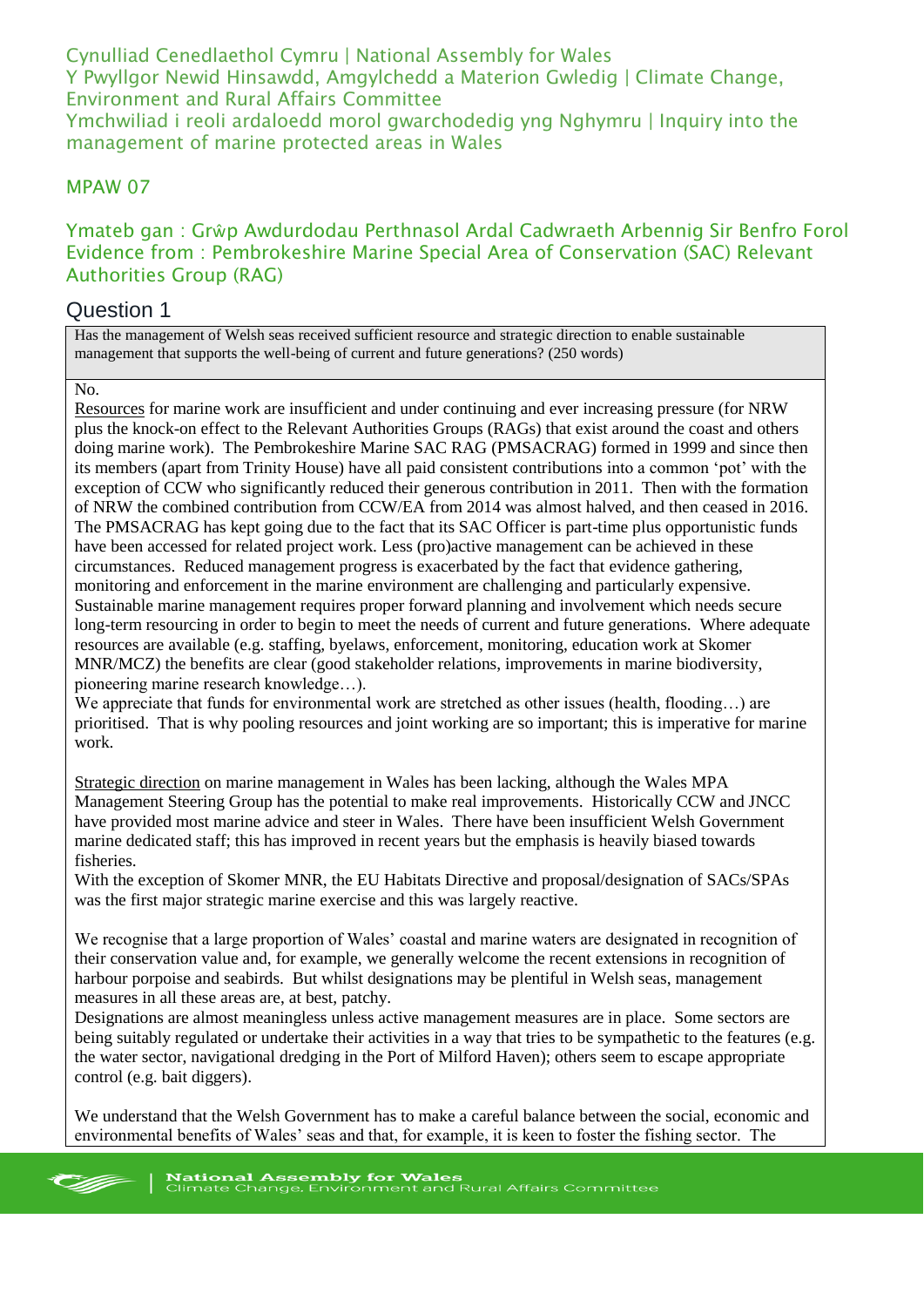Welsh Government does, though, have obligations (and has made commitments to sustainable management of natural resources through the Well-being of Future Generations (Wales) Act 2015 and the Environment Act 2016) to ensure the resilience of nature for this and future generations, including marine biodiversity, and it needs to provide greater leadership in this area if it expects others to follow suit.

### Question 2

How should Area Statements, to be developed by Natural Resources Wales, cover Welsh seas? *(For example should the sea adjoining each welsh Local Authority be included in its Area Statement, or should the marine environment be considered separately in one or more marine Area Statements?)* (250 words)

Much still seems to be undecided about the role, number and timing of the Area Statements. Subject to that caveat, we anticipate that their focus will be landscape scale, terrestrial, and extending into the marine environment.

Whilst it makes sense to consider the marine system as one 'unit' from an ecological, coherence, ownership and implementation point of view, it does not make management sense to separate consideration of marine and terrestrial issues. Marine management is intrinsically linked to land management (e.g. agricultural runoff, point source discharges, recreational access, coastal development…). For these reasons we can see the necessity for a dual approach – both incorporating marine issues into Area Statements as well as an additional Area Statement to cover Welsh seas as a whole.

In addition, Area Statements will need to be compatible and dovetail with Welsh Government's Marine Plan, as well as documents such as the River Basin Management Plans prepared by NRW to comply with the Water Framework Directive. It is essential that natural resources policy and marine planning are joined up.

# Question 3

How well are Wales' MPAs currently being managed?

*(This can include aspects such as the condition of sites, staffing to deliver management, surveillance and enforcement activities and the data on the extent of activities taking place in MPAs)* (250 words)

Wales' MPAs are currently being managed as best they can in light of insufficient resource (both for staffing and funding management implementation work), political will (to drive policy changes) and against a background of lacking information and poor general awareness for why MPAs are important and what they can provide. There are some good networks and practices, but we could certainly do better in terms of successful delivery and strategic overview and direction.

That Wales's MPAs are not currently being managed well enough is reflected in the generally unfavourable feature condition (for SACs) reporting to Europe and SoNaRR reports. We have not received feature condition assessments for individual PMSAC features since the 2006 reporting round, and even then any detail was lacking. We can infer from national JNCC mega-spreadsheets that most marine features in Wales were assessed as unfavourable in the 2013 reporting round, but lack of knowledge on feature condition seriously hampers site management. As statutory marine managers with responsibility for ensuring the protection of the PMSAC features, we need to be able to assess the success of management measures where they are able to be put in place, and that requires knowledge of feature condition and status on our sites. If it is not improving we need to know from the statutory conservation advisors why not, and what needs doing to ensure future improvement. This is not the sort of information that we can collect individually especially when marine monitoring and surveillance is so expensive and niche. We know that NRW have worked hard to collect monitoring data and collate site-based feature condition reports, so it is frustrating that they have still not yet been shared. The next reporting round to Europe (probably the last?) is 2020. Fortunately we have our collective local experience and knowledge upon which to inform our management efforts, but in the continuing absence of expert marine advice and data (not withstanding current insufficient resources) we know that we will ultimately fall short of UK Government's EU Habitat Directive obligations.

The PMSACRAG brings together a multi-sectoral approach to marine management with strong local

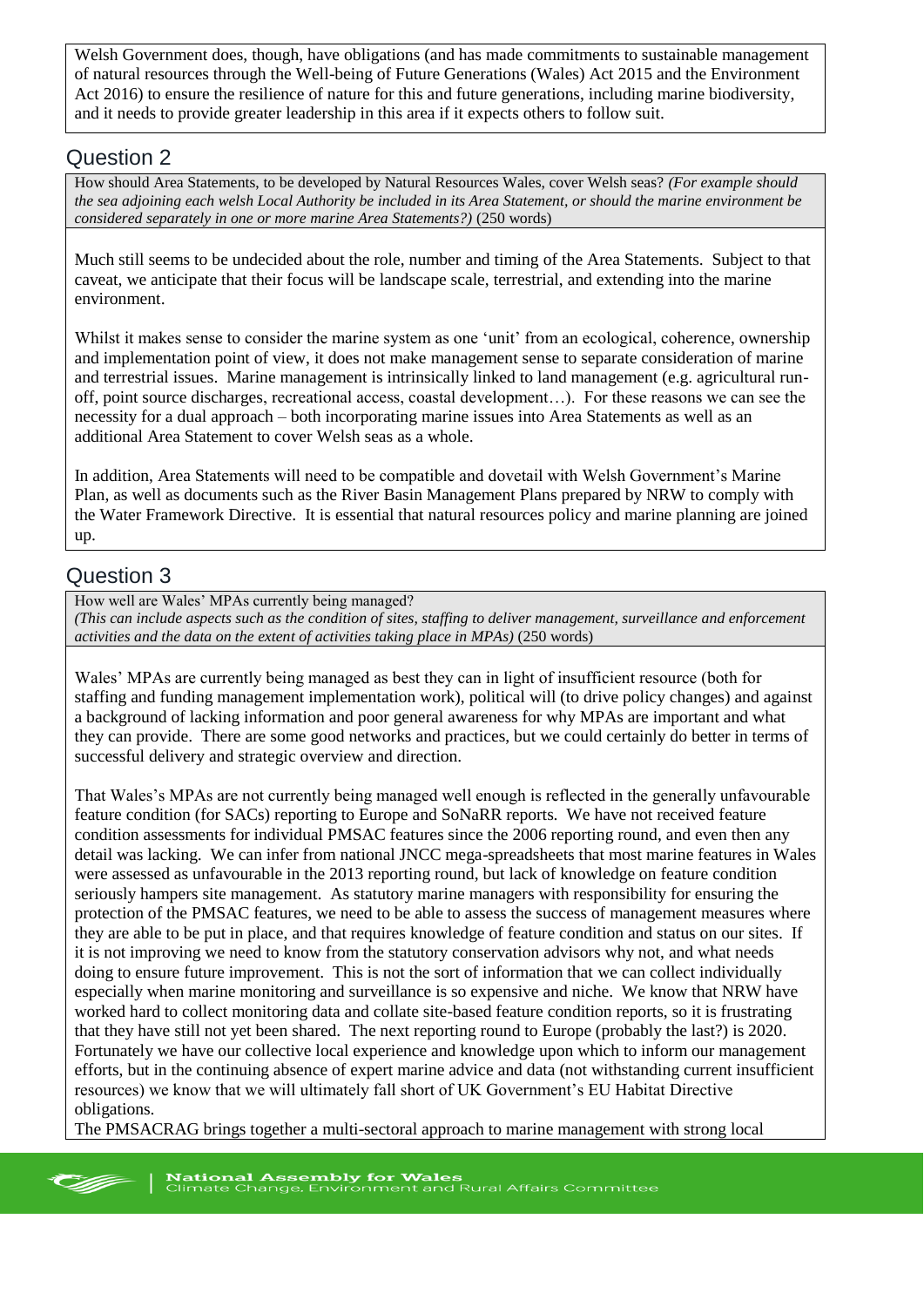stakeholder engagement and information to ultimately drive forward well-informed, accepted and targeted marine management. This is local in nature but more often (as many marine issues are not simply constrained to individual sites) can inform and be informed by regional/national and international marine work. We have significantly informed national work (e.g. NRW's Natura 2000 LIFE project developing site Prioritised Improvement Plans, the Wales MPA Management Steering Group, Marine Biodiversity Restoration and Enhancement Task & Finish Group, research into the impacts and legality of intertidal collection, and also DEFRA studies into anchoring/mooring and bait collection).

It is important to note that although SACs brought with them statutory responsibilities for Relevant and Competent Authorities, they brought no additional powers. Marine management tools are limited. Overlapping jurisdictions and gaps in responsibility complicate resolution of marine issues. We have successfully worked together to systematically assess all threats/pressures to the site. We have developed and implemented measures to minimise impacts to features from recreational impacts (e.g. Pembrokeshire Marine Code work, Sensitive Habitat Protection Zones in the Haven, angling and bait digging codes of conduct...) and where we can we have worked with fishermen to influence fishing practices (e.g. Pembrokeshire Sustainable Shellfish Pilot Initiative). There is no doubt that we have achieved collectively far more than we could have progressed individually. Looking too at the other major MPAs in Wales it is evident that conservation work is progressing where resources and partnerships are greatest.

As far as the latest round of SACs/SPAs are concerned, submitted to the EU in early 2017, it should be noted that the same issues of management will apply. The pSACs/pSPAs at present have no management proposals but active management will be essential if they are to contribute to a successful MPA network. Because these lie largely offshore, Welsh Government will not have such good access to widespread stakeholder participation and funding.

### Question 4

What are the key issues affecting the effective management of multi-use MPAs? (250 words)

Key issues affecting effective marine management include:

Lack of general awareness and understanding of the importance, need for, and relevance of MPAs in Wales. There is a lack of general awareness of what our MPAs contain, and why that is relevant to individuals, sectors and Wales as a whole. There is a lack of understanding about why they are designated and what can and should be done to safeguard them for current and future generations. Improvements to awareness and understanding are needed amongst the general public/communities, users of multi-use MPAs, and marine managers. The economic, social, environmental and cultural benefits that can be derived from them need to be clearly explained. Through awareness comes understanding, and then respect leading to protection; this is a sequential process.

Lack of resource (staff and finance) to collaboratively develop, implement and monitor the effectiveness of agreed management measures. (Touched upon in  $Q1+10$ ).

Legislative weakness to confidently safeguard features.

There are many tools in the marine management tool box, but they are not all in use (see also response to Q5). Sometimes there are good reasons as to why some tools are not being used and/or implemented. Certainly many byelaws are outdated and in need of review; penalties where they exist may not be sufficient to deter non-compliance. There can be reluctance to introduce a management measure that cannot be followed up (perhaps lack of enforcement capability due to insufficient staff resource). This should not be seen as an excuse to do nothing. Persuading a managing authority to enforce or introduce a new management measure requires confidence in causal relationships and impact evidence; this is not always available and managing authorities may be under pressure to be proactive and utilise the precautionary principle. This can be viewed as a step too far particularly when economic gain is at risk. Ultimately political will is needed in order to push for change be it a new byelaw or a policy amendment. As an example, there is no effort limitation for the crab/lobster fishery, our largest indigenous fishery. A pot

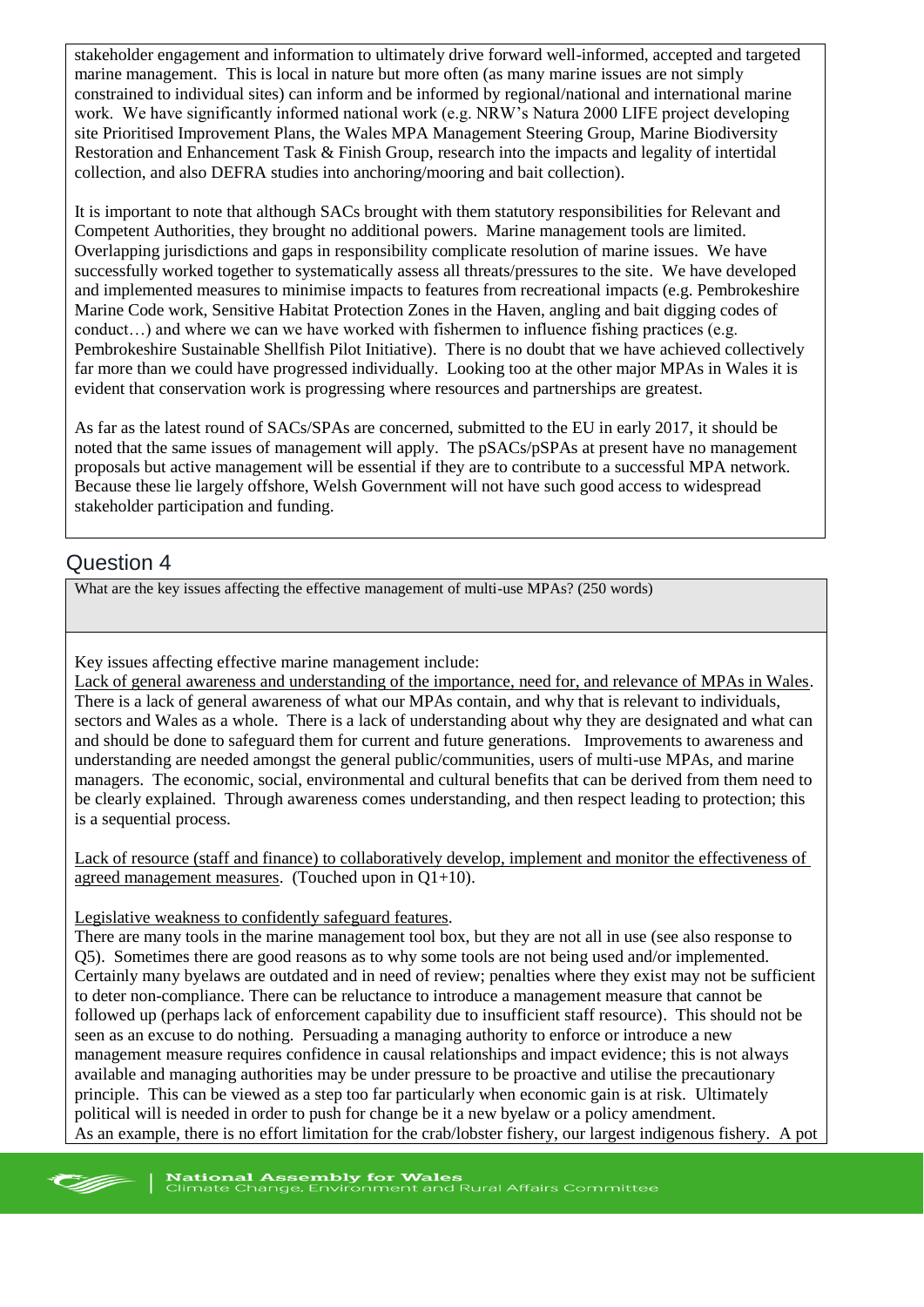limitation system would be unlikely to affect many if any individual fishermen in the short term, yet it would ensure a cap to unrestricted exploitation and so provide some reassurance to protect MPAs (and crab/lobster stocks) for future generations.

Lack of adequate baseline information on features, their condition, and conflicting human activities. Basic "where are the features", "what adversely affects them" and "where do human activities conflict with habitats/species" information is not always available – this can make marine conservation work 'vague' and frustrating to engage with. The reason for the lack in data can be due to the difficulty and expense in data gathering or reluctance from sectors to share information. That said, there is a lot of useful information that can be used, but where it is incomplete expert judgement needs to be applied and accepted. The lack of site condition reporting and its relevance is covered in Q3.

Conflicting priorities can be a problem particularly where a choice needs to be made between short-term economics and conservation. It is interesting to note that in addition to their intrinsic value, there is evidence that the coastal environment and wildlife more generally bring major benefits to the Welsh economy. The Welsh Government's consultation on a National Natural Resources Policy quotes NRW statistics that show that Wales' coastal and marine environment contributed £6.8 billion to the economy of Wales, supporting more than 92,000 jobs. The value of wildlife and outdoor activity tourism to Wales is estimated to be in the region of £6.2 billion with an estimated 206,000 jobs across Wales. This compares with total landings by UK vessels into Wales that were estimated at £2.8 million of fish and £12 million shellfish in 2014. These relative contributions need to inform a balanced debate. The Well-being of Future Generations (Wales) Act 2015 should aid such balance by encouraging long-term thinking and planning.

Highlighted also in the Commission's 'fitness check' evaluation of the Habitat and Bird Directives is the conclusion that protected areas across the EU have brought substantial economic benefits (see Q7).

Lack of joined-up decision making. It is vitally important that there is integration between plans and policies that impact upon marine management; there is currently much potential confusion and duplication. An example is Cardigan Bay where Welsh Government chose to ignore the advice of its statutory conservation advisor on the basis of a scientific report commissioned without recourse to the statutory conservation advisor, thereby contravening its own policies with respect to ecosystem resilience and the Well-being of Future Generations (Wales) Act 2015.

Another minor example is that fishing for litter would be more widespread if ports enjoyed an exemption from the associated waste disposal costs of sending these landed items to landfill.

Engagement of key decision makers. Working in an environment that is largely out of sight out of mind is problematic. There is a shortage of marine expertise in Wales. Raising the profile of marine work and securing political will to engage in (and defend) marine conservation effort would improve engagement.

It should be noted that in the PMSAC we have just about every key marine issue going; we have the busiest Port in Wales, thriving coastal-based tourism and recreation industries, diverse commercial fisheries, and just about every conservation label available. We therefore have a high level of understanding of the issues this consultation seeks to address.

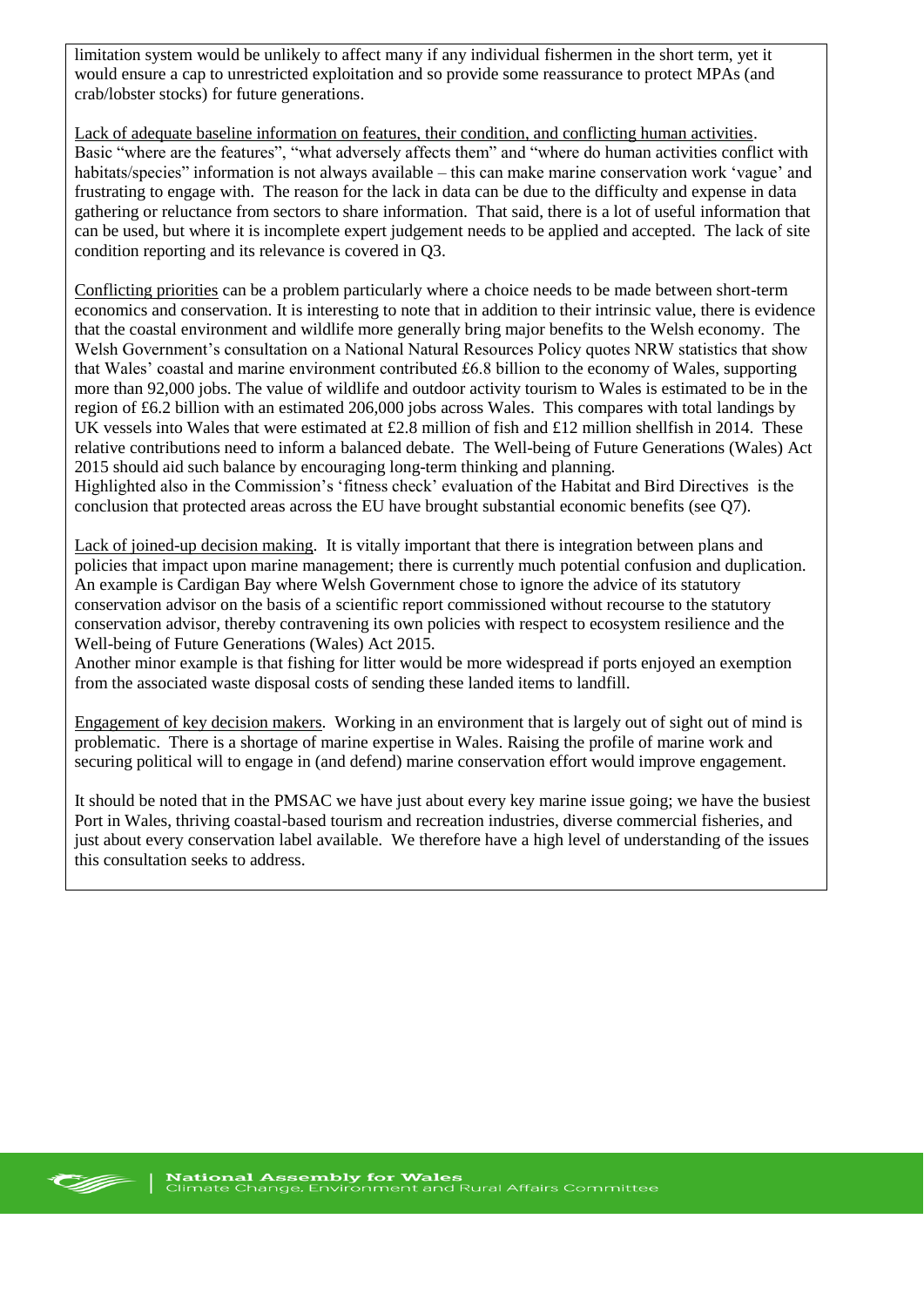# Question 5

Do existing Welsh MPAs currently provide the right protection for the conservation of Welsh marine biodiversity? (250 words)

#### No – not yet.

Conservation of marine biodiversity is problematic even before you start to draw lines on maps. The marine environment is very much a shared resource. Welsh Government may have ultimate responsibility for management of Welsh territorial waters, and the Crown Estate may own the seabed, but access, navigation and fisheries are all common rights that frequently have to be taken into account. The complexity of marine licensing highlights the plethora of legislation and regulating bodies that need to be negotiated in the marine environment.

The dynamic and diverse habitats/species found in the marine environment, coupled with the huge variety of uses to which we subject the marine environment soon start to build an impressive three dimensional view of the importance of our marine environment economically, socially and culturally. Add to this the information known about marine pressures and threats and the widely differing (and often insufficient) management tools available to us, and it soon becomes apparent that one size does not fit all when it comes to practical conservation measures.

Wales is certainly not making full use of all the management tools that are available. Many things are manageable, but not all are actually being managed. For example, management of the majority of recreational activities in the marine environment tends to rely on adherence to voluntary codes of conduct. Whilst for the majority of users this may be sufficient to minimise their potential impacts on MPAs (assuming there is sufficient awareness raising), for those engaged in commercial activity (where there is monetary gain) a voluntary approach may not be enough to secure appropriate protection. We have nowhere that is protected from all extraction (also known as a no-take zone or fully/highly protected marine area). It is a common misconception that because Wales has a large area of its seas designated as MPA (with varying labels) there exists a great deal of protection. But designation does not equal protection! It could well be beneficial to have no-take zones embedded within other multi-use zones as part of a marine conservation strategy in Wales. High levels of protection are particularly relevant for where activities continue to conflict with sensitive habitats or species. At the very least, having a no-take area that can be a 'control' site where monitoring work can be undertaken to improve understanding of the effects of human activity on the marine environment would be invaluable as we currently do not have one and better understanding of human activity would be very welcome. The advantage of a no-take zone in terms of implementation is that enforcement (as long as there is resource) is easy – it's black and white.

The current MPA network has been established to protect biodiversity. This consultation submission invites commentary on managing MPAs, not just for biodiversity, but also for additional wider economic, social and cultural benefits. When 'providing protection' in the marine environment we need to be clear on what we are actually providing protection for. Conservation for purely biodiversity purposes can be very different to, say, fisheries conservation. Marine conservation for biodiversity seeks to achieve as close to a 'natural' system as possible (a 'natural' system would be one where there is no human interference which is impractical as global effects can have an anthropogenic cause, so the closest we can hope to get is an area with no extraction or direct inputs – our 'control' would offer the closest indication of this). Conversely fisheries conservation can often seek to achieve lots of plate-sized fish as it has a strong economic driver for this. Digging for ragworm produces an environment that is conducive to more ragworm whilst being detrimental to indigenous species – bad for marine biodiversity conservation but good for those collecting ragworm. Restoring a native oyster bed for fisheries purposes would require higher densities of oysters than restoration for nature conservation purposes in order to make it economically sustainable.

Protecting, maintaining and enhancing ('maximising'?) the economic opportunities derived from MPAs, or the social, or environmental or cultural opportunities may involve completely different methodologies if you were to prioritise one over another. As if it wasn't complicated enough...

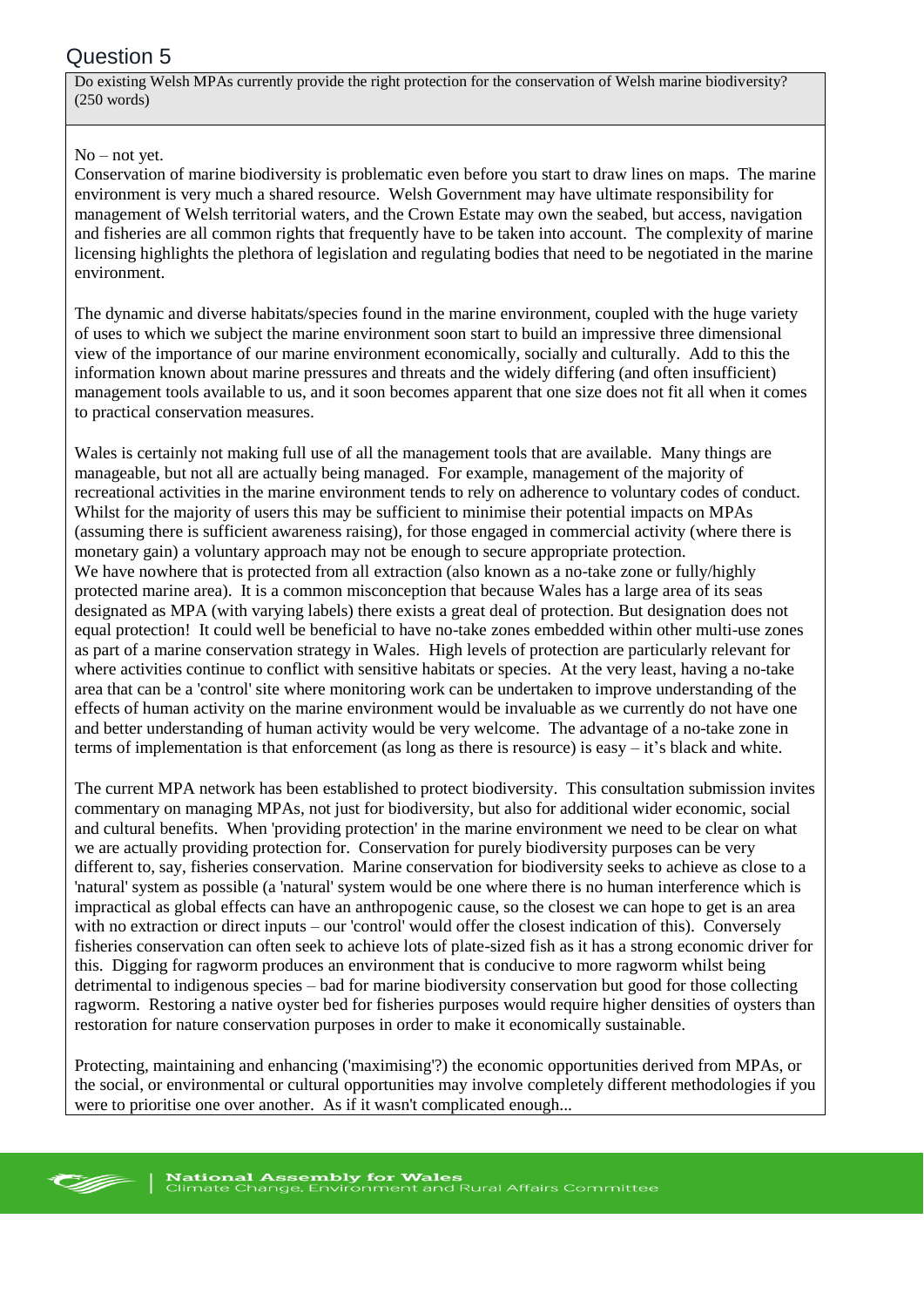# Question 6

What lessons can be learnt from current MPA management activity in Wales (including designation, implementation and enforcement)? (250 words)

"Paper parks". The main lesson is that designations are meaningless unless they are underpinned by adequate monitoring and, where this shows that activities present a threat to features, a willingness to implement meaningful measures to address the threats and so provide some level of protection. Welsh Government should be happy to defend making a decision on environmental grounds, even if that should be unpopular with those who feel that short-term economics are always paramount (note the Well-being of Future Generations (Wales) Act 2015!).

Conversely the Skomer MCZ (previously MNR) has seen full multi-sectoral involvement, and up to now has been consistently well resourced to enable appropriate research and monitoring as well as education and enforcement. *Because of this* it has been able to introduce real management measures (e.g. a no mobile fishing gear byelaw) that have made significant environmental improvements.

Bottom-up approach. A bottom-up collaborative approach to marine management ensures ownership of the issues, ensures greater participation, and leads to more successful management (but this can be time consuming and resource-heavy). (The opposite top down approach was employed during Welsh Governments MCZ consultation in 2012 – no MCZs resulted and we are still dealing with the negative fallout). It is important to dove-tail this approach with strategic overview and direction. Marine management needs to encompass multiple players from different sectors and levels of organisations. In addition it should be noted that whilst eNGOs have an important role (e.g. in raising awareness) they cannot fulfil enforcement etc.

Strategic MPA analysis. Welsh Government and NRW have been working to identify any significant gaps in spatial or habitat coverage within the existing MPA network in Wales. It is important to remember that designated features in SACs/SPAs include everything associated with that feature including all its "typical species", i.e. they encompass ecosystems.

# Question 7

Are there MPA examples or practices elsewhere that Wales can learn from? (250 words)

No take zones. There are a plethora of case studies across the world that illustrates good practice and the benefits of full protection. Many have overcome strong initial resistance by sectors such as the fishing industry, and succeeded in demonstrating resulting benefits to them, although a long-term view is needed. Whilst these can be useful, it is best to focus on temperate examples. Lundy Island (England) is the most directly comparable for Wales.

The UK Marine SACs Project, reporting primarily in the late 1990s, and subsequent evaluation of the network illustrated that when a site's SAC Officer was lost, so too was the momentum for management action on the site as the focal point for the MPA was gone. As well as being a focal point for the site SAC Officers benefit from 'neutral' status (i.e. not being employed directly by the statutory conservation agency or government and not 'representing' a single relevant or competent authority) as this helps enormously with stakeholder engagement.

IFCAs in England have been very proactive and productive with regards to marine biodiversity conservation. They are good examples of where locally based knowledgeable staff working directly with relevant stakeholders can produce real management that makes a positive difference; there are direct parallels with RAG ways of working.

The use of voluntary marine management in the protection of UK marine biodiversity was a report by Sian Prior (2011) on behalf of Wales Environment Link. It concluded that voluntary measures are mostly not

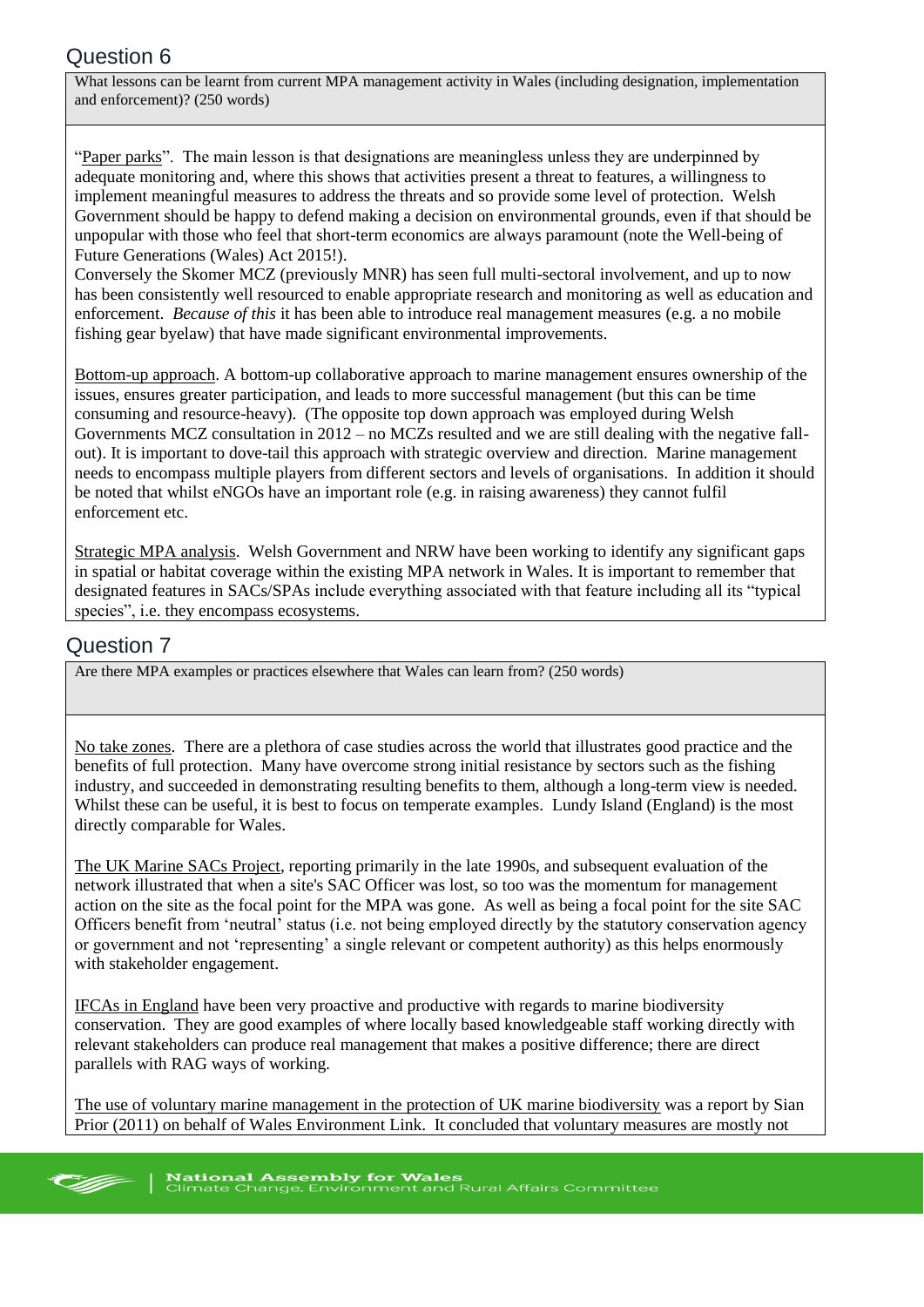good tools for marine management (especially where there are commercial gains).

The EU 'fitness check' on Habitats and Birds Directives formed part of REFIT (part of the Commission's better regulation agenda). This makes sure that EU laws deliver their intended benefits for citizens, businesses and society while removing red tape and lowering costs. The Commission published the 'fitness check' evaluation of the Habitat and Bird Directives in December 2016 and concluded that, within the framework of broader EU biodiversity policy, they remain highly relevant and are fit for purpose. They also stated that full achievement of the objectives of the Nature Directives would depend on substantial improvement in their implementation in close partnership with local authorities and different stakeholders to deliver practical results on the ground for nature, people and the economy. Some statistics from the 'fitness check' include the following:

- In 2011, the Natura 2000 network directly and indirectly supported between 4.5 and 8 million jobs across the EU.
- The estimated cost of implementing Natura 2000 across the EU is at least  $\epsilon$ 5.8 billion (£5.1 billion) per year, **while the benefits are valued at €200 – 300 billion (£173 – 260 billion) per year**.

This is encouraging as it demonstrates that protecting biodiversity can clearly provide substantial economic benefits. Perhaps we can improve further on this?

There is much information held in Wales as well as in the UK and further afield that still remains relevant to current marine management efforts. Shifting staff and changing policies and priorities can inadvertently bury these to the detriment of those whose task it is to pick up the gauntlet and try to make progress. Often the wheel is re-invented; those who have been around for a long time can see the cyclical nature of discussions and the lack of real progress. Unfortunately many experienced staff, experts in the marine field, are being lost as the civil service is streamlined and time simply passes. The PMSACRAG is blessed with many experienced stakeholders who have consistently worked in the marine environment; we would be happy to expand further on useful information sources.

## Question 8

The majority of Wales' MPAs are designated under the EU Habitats Directive. How should the Welsh Government's approach to MPA management take account of the UK's decision to leave the European Union? (250 words)

Currently the main sanction to ensure that Natura 2000 sites are protected is the option for complaints to be made to the European Commission in respect of alleged failings. Such complaints have led to direct action being taken to benefit SAC feature management, not just in other member states but also in Wales (examples include hydraulic dredging, the Pembroke Power Station, scallop fishing, and the recent establishment of SACs to protect harbour porpoise). The loss of recourse to EC infraction processes will close an important mechanism for reminding Government and its regulators of their international nature conservation obligations. It is fair to say that SAC management is often driven by the threat of infraction rather than biodiversity conservation. Wales will continue to need to meet obligations to global agreements and conventions such as OSPAR, but the 'sticks' and therefore any urgency to comply will have reduced.

We are being reassured that as the EU Habitats Directive is transposed into UK law, SACs will continue to be protected post Brexit. A recommendation made by marine SAC Officers to Peter Davies following the MCZ consultation in 2013 was to consider designating all Welsh marine SACs as MCZs (whilst ensuring that Skomer MCZ retained its "special" status) effectively "double badging" them. SACs were selected because they contain habitats and species of European importance – it therefore follows that they are also nationally important. This would simplify matters as there would be no new boundaries (a major exercise conducted in the early 2000s tidied up coastal site boundaries to ensure alignment between the coastal SSSI network and Natura 2000 sites) and it would also enable the use of existing management structures (modified as recommended in the MPA management review). This would provide a firm foundation for managing the existing network and still retain the highly protected MCZ tool as an option for zoning and science.

EU funding, such as Objective One (used to establishment the PMSACRAG and help fund the first 4 years) and LIFE funding has been one of the few avenues for funding measures to protect the marine environment.